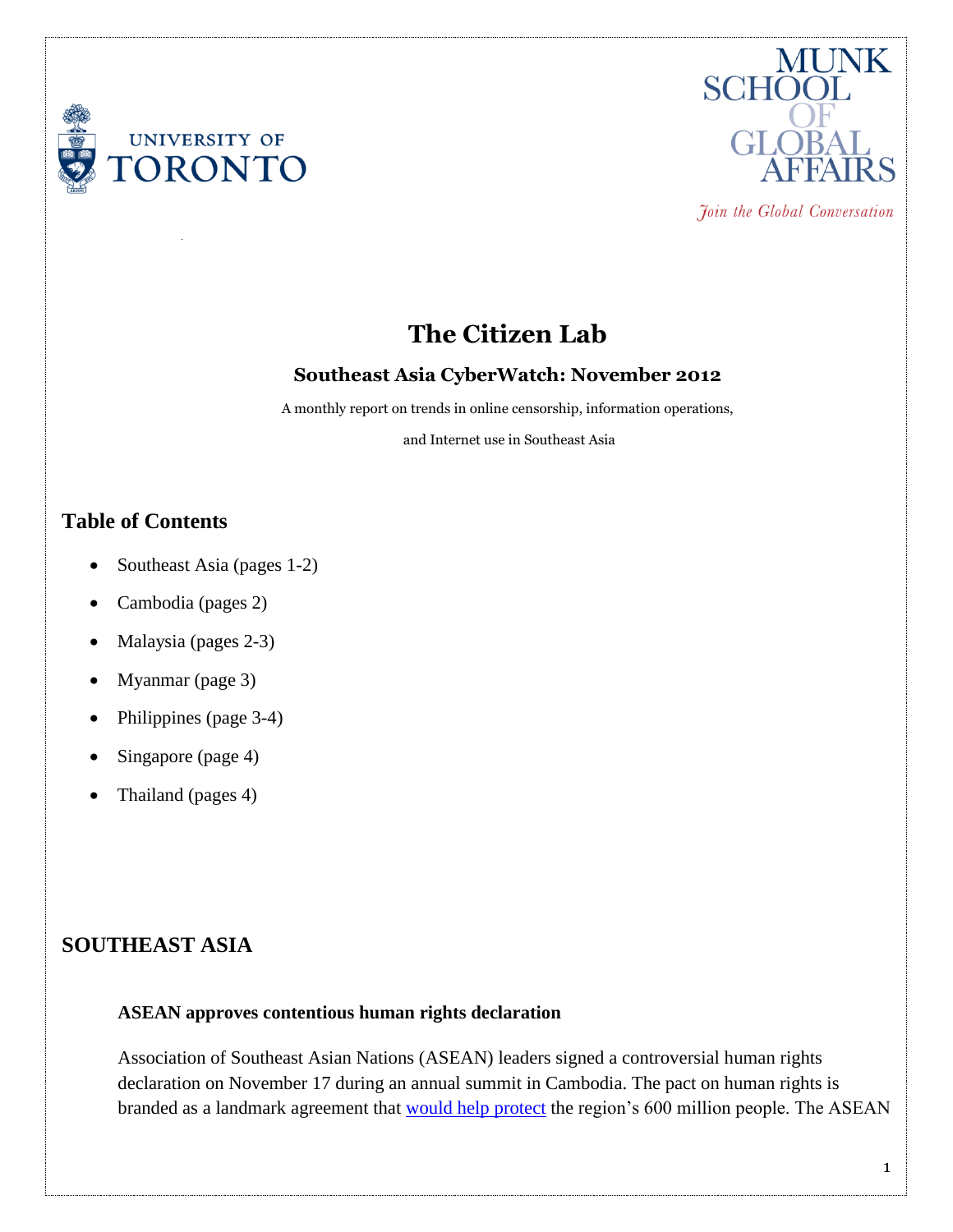document references the United Nations' (UN) Universal Declaration of Human Rights and the Vienna Declaration and Programme of Action that was adopted by the World Conference on Human Rights in 1993. Criticism against the declaration have emerge, however, due to the [lack of transparency](http://www.theaustralian.com.au/news/breaking-news/asean-rights-pact-on-track-despite-protest/story-fn3dxix6-1226517743573) during the drafting period. In addition, it imposes all sorts of limitations on the protection of human rights. For example, human rights [can be restricted](http://www.dw.de/a-rights-declaration-that-does-not-deserve-the-name/a-16398383) "if they endanger public security, public morals, or public order". The UN High Commissioner for Human Rights, Navi Pillay, has [expressed disappointment,](http://online.wsj.com/article/SB10001424127887323353204578126803863141948.html?mod=googlenews_wsj) saying that "Restrictions on rights should not be applied through a blanket clause or in the name of regional or national particularities."

# **CAMBODIA**

### **Civil society groups accused state of crackdown ahead of ASEAN meeting**

Cambodian activists [accused](http://blogs.wsj.com/searealtime/2012/11/16/activists-allege-cambodian-crackdown-before-asean-meet/) the government of stifling free speech in anticipation of the East Asia Summit in Phnom Penh, attended by leaders from the United States, China, Japan, South Korea, and India. Civil-society groups reported a number of problems when they tried to hold meetings and demonstrations, including venues cutting off electricity and cancelling reservations. Cambodian officials banned public demonstrations due to "security and safety concerns," but denied any censorship of free speech.

### **Cambodia holds conference for Asian bloggers**

Over 100 bloggers from across Asia [gathered](http://www.globalpost.com/dispatch/news/regions/asia-pacific/cambodia/121104/asian-bloggers-discuss-internet-freedom-at-cambod) in Siem Reap earlier this month for [Blogfest Asia,](http://2012.blogfest.asia/) a conference on blogging, technology, and Internet freedom. During one session, attendants from each nation stood and spoke on the state of Internet freedom in their individual countries. Indonesian representative Chihi N. Utami opined that "maybe the [Indonesian] government is panicking a little about blogging, and the opinion of bloggers and social media users." Yatnar Htun, admin and logistics manager for Myanmar ICT for Development Organization, argued that the Burmese government has experienced an "Internet revolution" over the past year, lifting censorship, releasing imprisoned bloggers, and expanding Internet access. Cambodians, however, expressed alarm over the country's upcoming [cyber law,](http://www.aljazeera.com/news/asia-pacific/2012/07/201272434744455272.html) which would increase Internet surveillance under the pretext of combating crime and terrorism.

# **MALAYSIA**

### **Government shuts down Al-Qaeda's online library**

The Malaysian Communications and Multimedia Commission (MCMC) has [shut down](http://www.channelnewsasia.com/stories/southeastasia/view/1234787/1/.html) a terrorist web portal, Tawhed.net, that is said to be Al-Qaeda's largest online library. This does not necessarily signal the demise of the website, however, as counter terrorism experts say that it is part of Al-Qaeda's strategy to have its websites and forums hosted in one country and [move to another](http://www.malaysiandigest.com/news/36-local2/154141-al-qaeda-website-hosted-in-malaysia.html) when detected.

## **Government urged to embrace social media**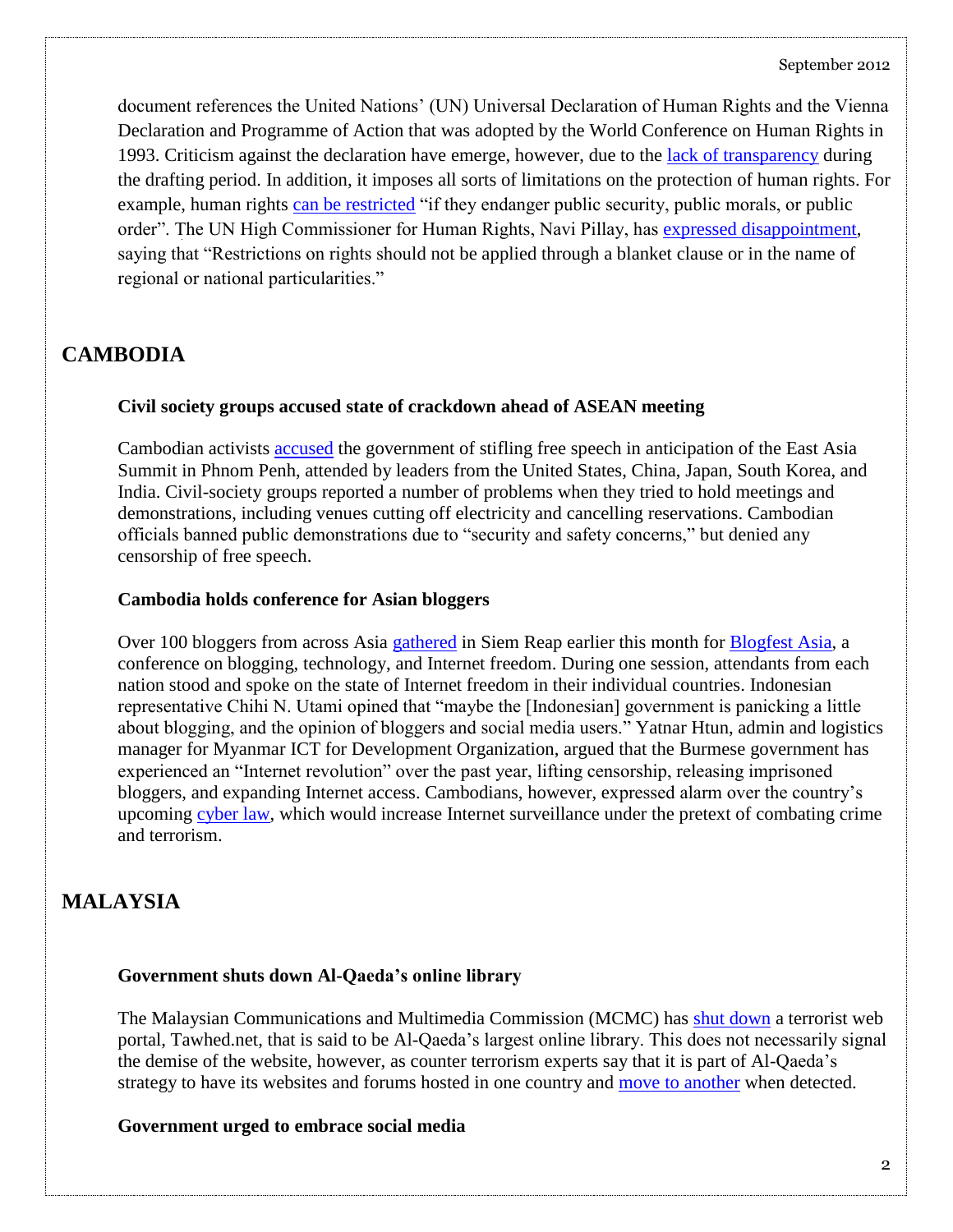Malaysia is expected to hold a general election in six months and many observers are wondering if there will be a "political 'tsunami'" [against the ruling coalition,](http://www.ipsnews.net/2012/11/will-social-media-sway-malaysias-elections/) Barisan Nasional, akin to what happened at the 2008 polls. The proliferation of independent media online such as Malaysia Today and Malaysiakini has made the coalition's [grip on dissent](http://asiasentinel.com/index.php?option=com_content&task=view&id=4977&Itemid=164) less effective. Khairy Jamaluddin, the Youth Chairman for Barisan Nasional, said that the government [should embrace social media](http://thestar.com.my/news/story.asp?file=/2012/11/3/nation/12268383&sec=nation) and use it to its advantage. He argued that social media has grown powerful over the years as a tool to disseminate news and information and therefore, to censor it would be impossible.

#### **Increasing losses through cyber crime**

The Malaysian police have recorded [24 cases of electronic hacking](http://www.bernama.com/bernama/v6/newsgeneral.php?id=709316) between January and September this year, with total losses amounting to RM3.3 million (roughly US\$1.1 million). Datuk Syed Ismail Syed Azizan, the director of Bukit Aman Commercial CID, cautioned government officers and personnel who are using smartphones in their work to remain vigilant in order to protect state secrets or they will be charged under the Official Secrets Act 1972.

# **MYANMAR**

#### **New bill outlaws social media**

Myanmar has [released a](http://elevenmyanmar.com/politics/1280-myanmar-bans-social-media-use-under-telecoms-bill) new telecommunications bill that may prohibit social media and "unregistered gadgets" in the country. The bill also allows for government authorization to intercept data transmissions and suspend telecommunications services. Critics of the bill have [accused i](http://elevenmyanmar.com/politics/1280-myanmar-bans-social-media-use-under-telecoms-bill)t of being oppressive, lacking clear definitions for social media, and for potentially outlawing many commonly used communication devices, such as unlicensed cellular phones.

### **Myanmar to host ICT summit in December**

Rangoon will be the site for a global [ICT summit](http://www.mizzima.com/news/breaking-and-news-brief/8412-rangoon-to-host-ict-summit-dec-3-4.html) in December. Foreign and domestic investors have been invited to the summit to network with local representatives from the country's telecommunication's industry. Myanmar has been [described a](http://www.developingtelecoms.com/strategic-summit-on-myanmars-ict-and-telecom-developments-a-opportunities.html)s "poised for significant investment in telecom and internet infrastructure" at this point in its domestic technological development, with the government having also recently created a [separate, cabinet-level ICT d](http://www.interaksyon.com/infotech/myanmar-leaps-ahead-of-the-philippines-in-creation-of-ict-ministry)epartment.

## **PHILIPPINES**

### **Anti-pornography protests in Mandaue City**

On November 13, demonstrators [convened](http://www.pia.gov.ph/news/index.php?article=1981352975380) a regional dialogue at the Dohera hotel in Mandaue City to discuss possible measures for combatting Internet pornography and prostitution in the Philippines. The Department of Social Welfare and Development joined activists and stakeholders and calling for consistent policies and laws in countries across the ASEAN region, including "definitions, penalties,